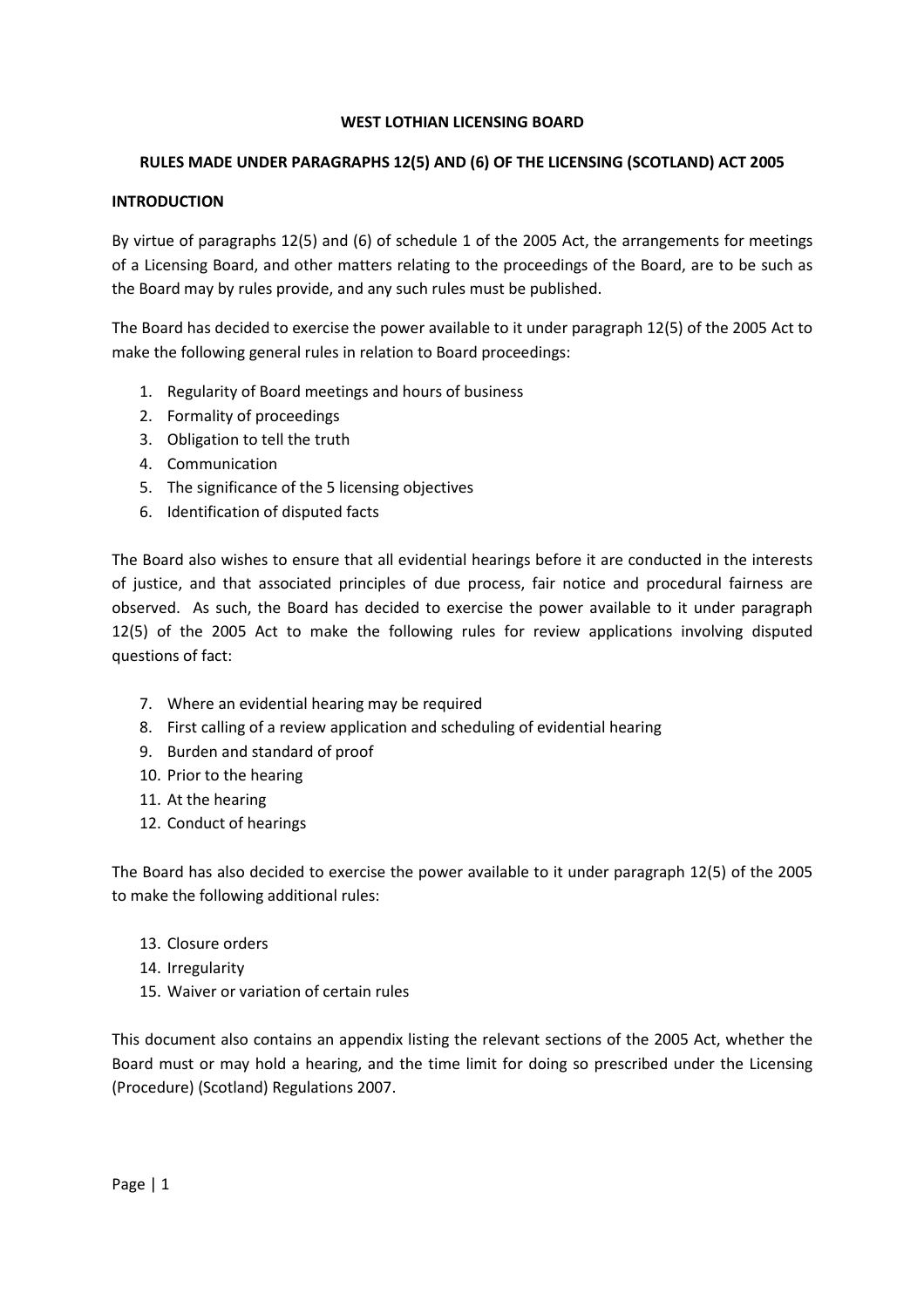### 1. Regularity of Board meetings and hours of business

The Board meets monthly.

The Board will hold hearings between the hours of 10 am and 4 pm. Every effort will be made to identify the number of days hearings are reasonably expected to take when they are scheduled and the Board will welcome the views of parties in this regard.

## 2. Formality of hearings

Hearings before the Board are formal and parties attending are expected to show respect to others and for the proceedings themselves.

## 3. Obligation to tell the truth

Evidence is not given under oath but witnesses are required to tell the truth at all times. Failure to do so could impact significantly on the weight given to evidence by the Board.

## 4. Communication

In general communication will be accepted by letter sent by post or email. All communication should be addressed:

| In writing to: | The Depute Clerk to the Board |  |
|----------------|-------------------------------|--|
|                | West Lothian Council          |  |
|                | West Lothian Civic Centre     |  |
|                | Howden South Road             |  |
|                | Livingston                    |  |
|                | <b>FH54 6FF</b>               |  |
|                |                               |  |

By email to: licensingboard@westlothian.gov.uk

# 5. The significance of the 5 Licensing Objectives

The Board recognises that the legal test to be applied to licensing matters under the 2005 often refers to the 5 Licensing Objectives. For all such matters the Board expects any evidence put before it and representations and submissions made, both legal and factual, to focus on the relevant part of the 2005 Act, and for parties to be able to identify and explain the relevance of their evidence, representations and submissions in relation to the 5 Licensing Objectives, as appropriate.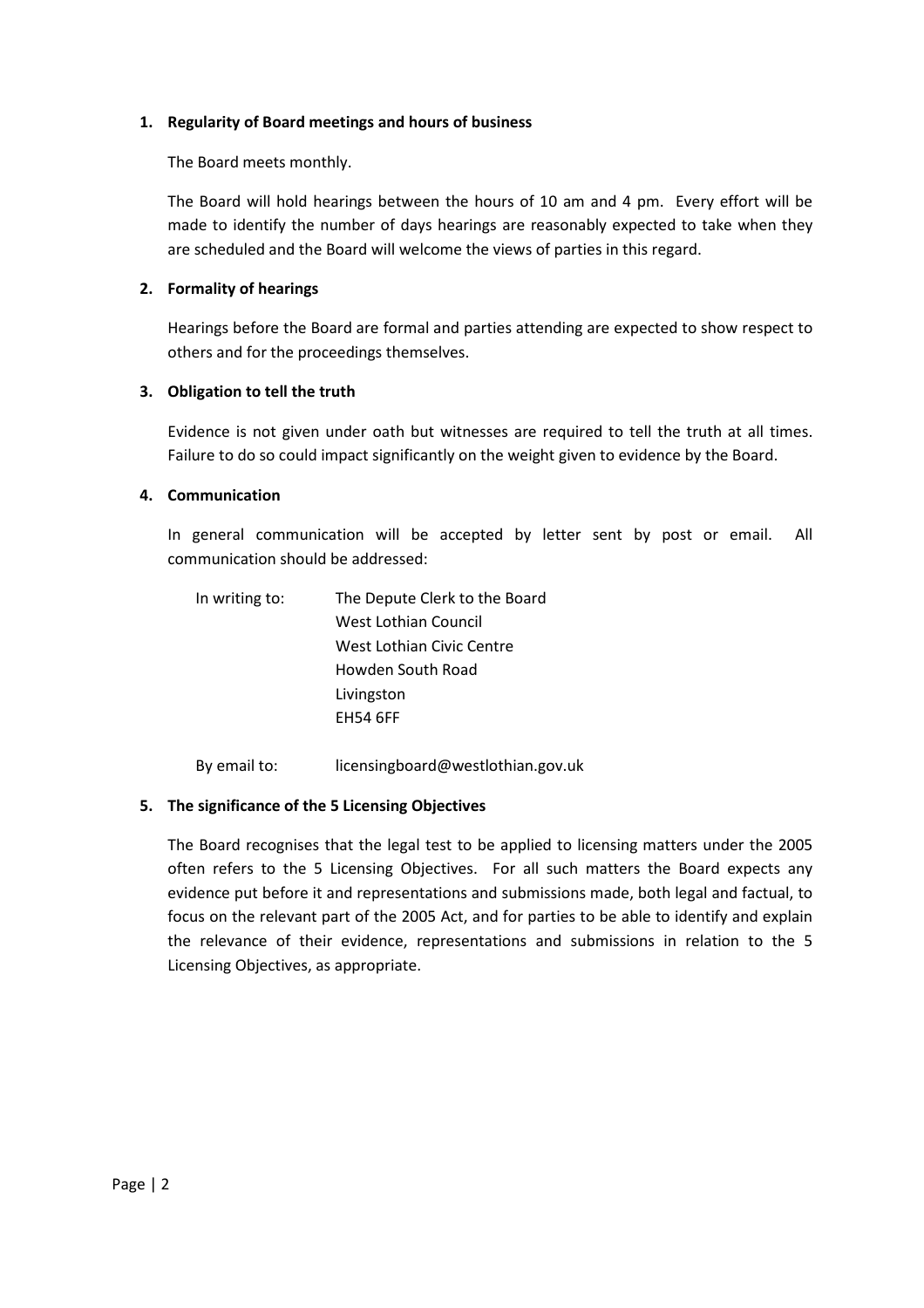### 6. Identification of disputed facts

The Board expects all parties to a licensing matter (including, in particular, a review application) to endeavour to identify disputed facts arising in respect of the matter at the earliest opportunity, and to notify the Clerk at the earliest opportunity upon doing so, either stating their own position, or clarifying the point in dispute arising, should their own position already have been stated. The Board emphasises that such notification should be provided as early as possible prior to hearing of the matter before the Board. Notification should be given in writing wherever possible, unless the disputed fact is identified during the course of a Board meeting, in which case notification should be given during the hearing or in writing as soon as possible thereafter.

# 7. First calling of a review application and scheduling of evidential hearing

The Board understands that the statutory timescales for the hearing of review applications may not allow for the steps referred to in rule 6 above to be taken before the application is first called. The Board may require to adjourn a review application to a future date in order to allow the associated work forming a necessary part of the preparation of the parties to be undertaken for the evidential hearing.

# 8. Where an evidential hearing may be required

Where in relation to a review application disputed facts arise, the Board will endeavour to canvas the views of the parties on the necessity of holding an evidential hearing. The Board reserves its discretion to determine whether a hearing is or is not required. In cases where the Board determines that a hearing is not required, the Board will ensure that parties are aware of one another's respective positions and have had the opportunity to state their case in writing before the matter is determined.

# 9. Burden and standard of proof

In proceedings before the Board the burden of proof falls on the applicant. The standard of proof is the balance of probabilities.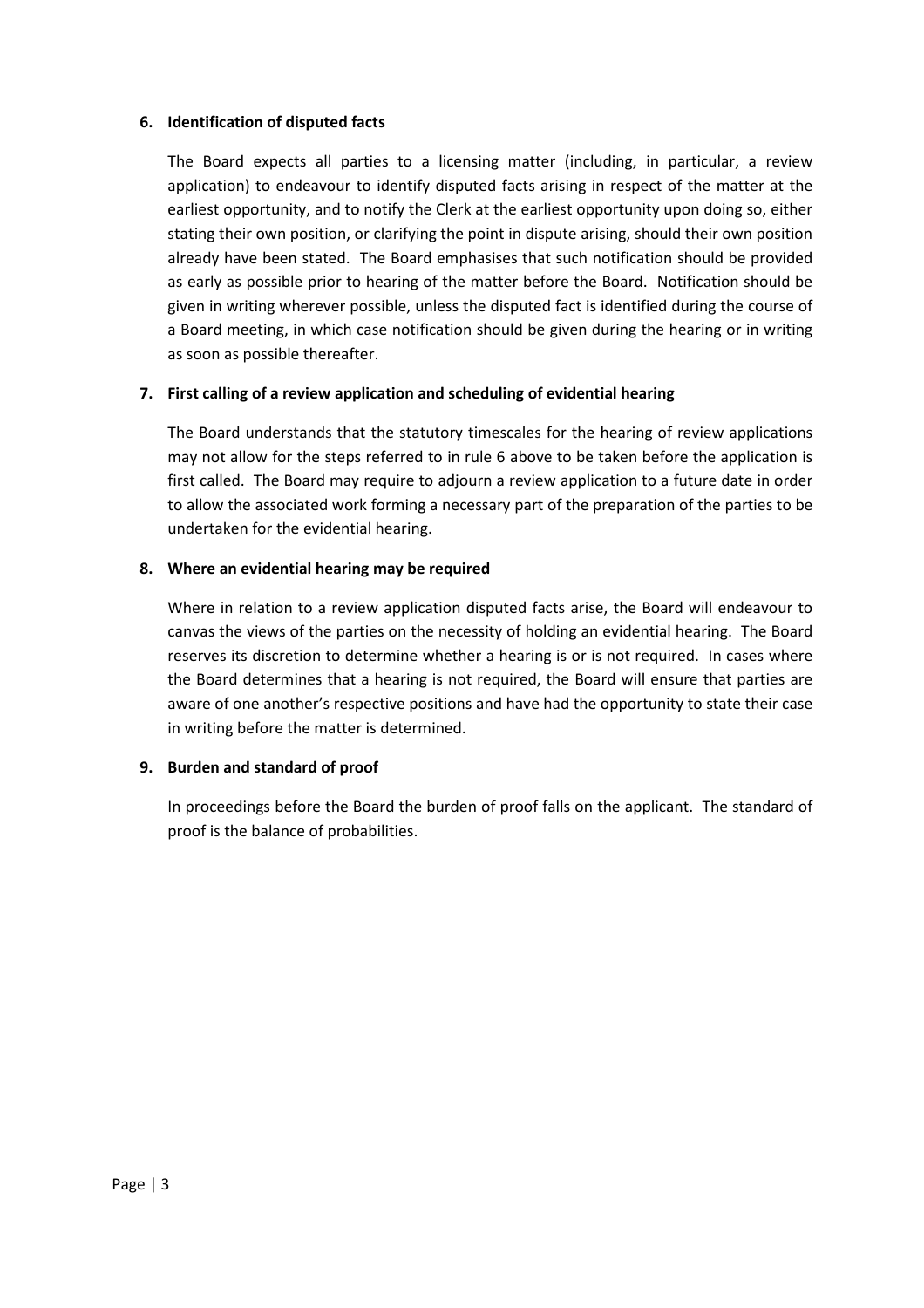#### 10. Prior to the hearing

#### 10.1 Notice of evidential hearing

The Board shall give notice of the evidential hearing to be held in relation to a review application. The notice shall specify:

- a. the date, time and place at which the hearing is to take place;
- b. that the Board shall make available the documents relevant to the hearing to the parties (unless in relation to an objection or representation is considered by the Board to be vexatious or frivolous); and
- c. that the Board may consider the subject matter of the hearing in the absence of any party, should that party fail to attend the hearing.

### 10.2 Issue of notice

The notice of hearing issued by the Board under rule 10.1 above shall be issued not later than 7 days prior to the date of the evidential hearing.

#### 10.3 Information and documents to accompany notice of hearing

The notice of hearing shall be accompanied by a copy of this document.

#### 10.4 Exchange of evidence

In any case where evidence is to be produced by a party in relation to any matter before the Board, notification of:

- a. the documentary evidence (in the widest sense) that any party intends to adduce at a hearing, including a copy of that evidence in electronic or paper form;
- b. any additional evidence; and
- c. the name, occupation and address of any witness whose evidence is to be led,

### together with

d. copies of any authorities to be relied upon by that party

shall be sent to the other parties and to the Clerk not less than 7 days prior to the date of the hearing at which the evidence is to be led.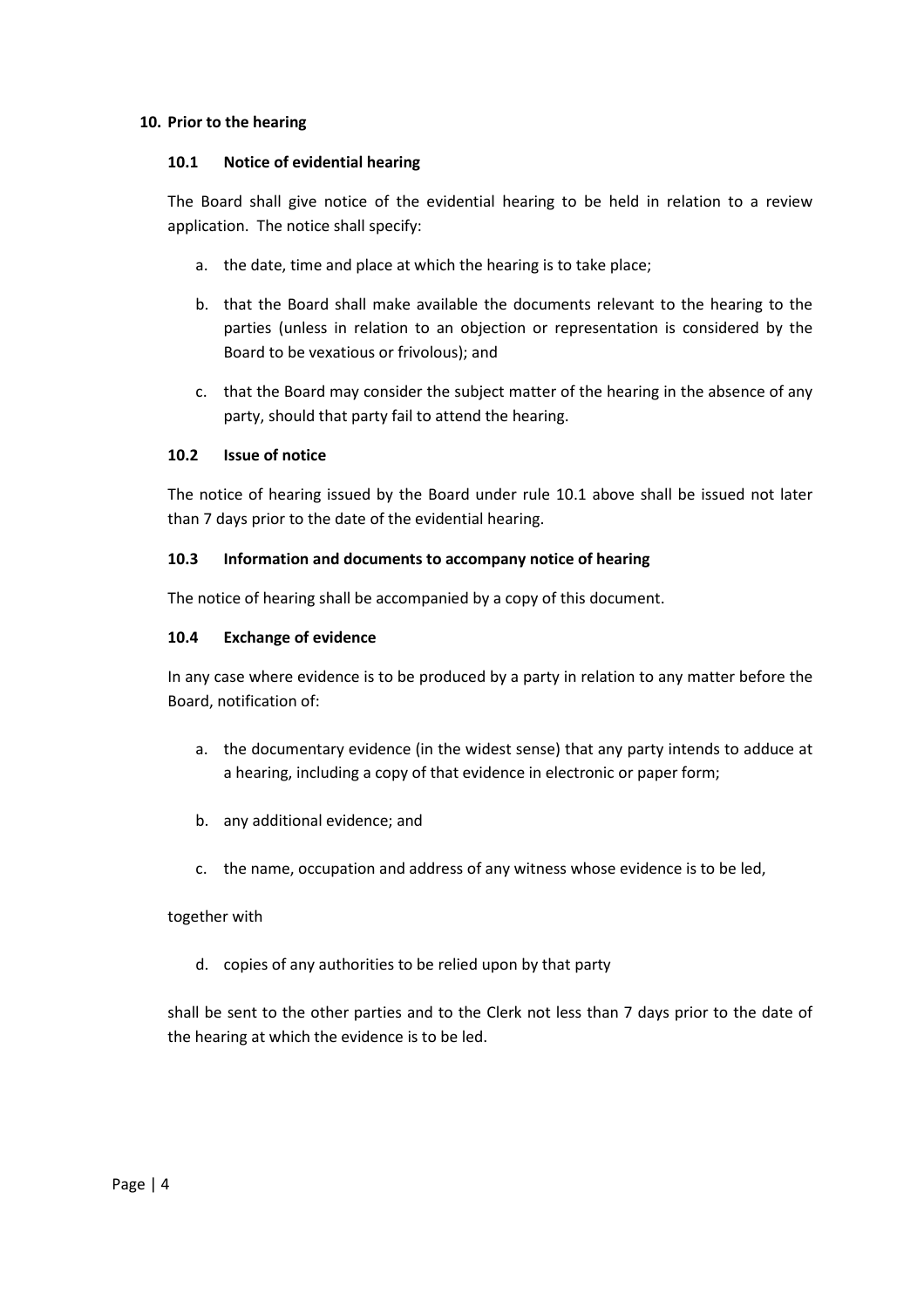## 10.5 Calling for legal documentation

The Board may call upon parties to produce such further legal documentation as the Board may consider of assistance in determining the matter concerned. Such documentation may include, but is not limited to:

- a. Statements of fact and/ or law (including Joint Statements);
- b. Notes on Lines of Argument;
- c. Witness Summaries and/ or Statements; and
- d. Written submissions

In any case where parties are called upon to produce any such legal documentation, they shall be called upon to do so not later than 14 days prior to the date of the hearing at which the matter is to be determined, and shall send to the other parties and to the Clerk a copy of the documentation requested, in electronic or paper form, by a date to be determined by the Board, which shall not be less than 7 days prior to the date of the hearing at which the matter is to be determined.

# 10.6 Calling for further evidence

Prior to the hearing of any licensing matter the Board may call upon:

- a. such person(s) to attend the hearing; and/or
- b. production of such documentary evidence (in the widest sense) and/ or any additional evidence for the purpose of the hearing

as the Board sees fit, where the Board considers that the presence of such person(s) and/ or production of such document(s) and/ or additional evidence will be of assistance in considering the matter concerned.

In any case where any such person(s) are called to attend and/ or parties are called upon to produce any such document(s) and/ or additional evidence, they shall be called upon to do so not later than 14 days prior to the date of the hearing at which the matter is to be determined, and shall send to the other parties and to the Clerk written notice of confirmation of attendance of the person(s) called to attend and/ or written notification of the documentary evidence and/ or additional evidence called for (including a copy in electronic or paper form) not less than 7 days prior to the date of the hearing at which the matter is to be determined.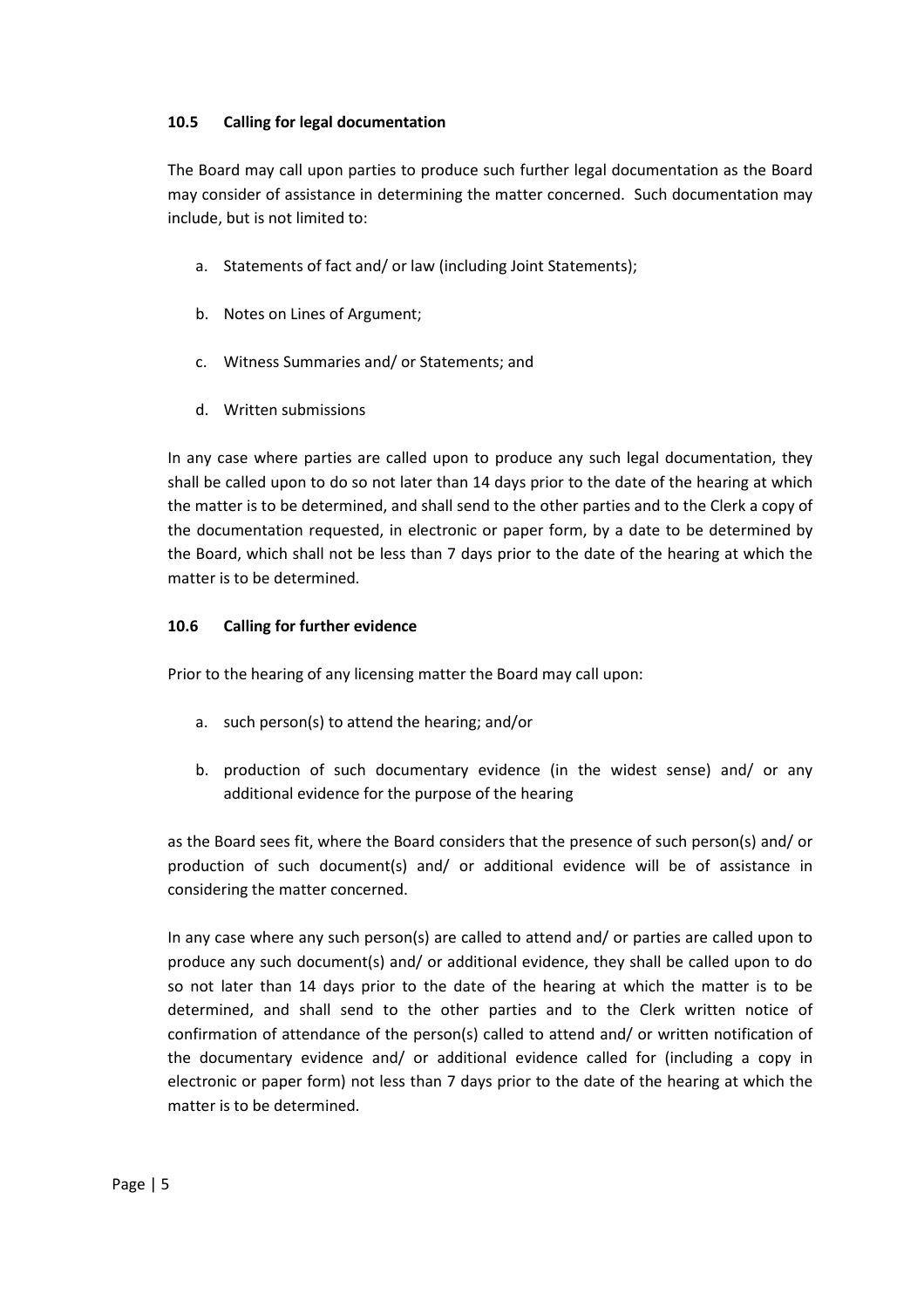## 10.7 Withdrawal of objection or representation

If a party has made objection or representation and wishes to withdraw the same, they should do so by indicating this to the Clerk in writing no later than 7 days prior to the date of the evidential hearing.

## 11. At the hearing

## 11.1 Attendance

Parties should attend or be represented at the hearing and should notify the Clerk of their intention to attend and/ or be represented in writing at least 7 days before the hearing. Details of any representative should be included in the notification.

By virtue of regulation 14 of the Licensing Procedure (Scotland) Regulations 2007, a party may be represented by another person at a hearing. However, the Board may decide not to hear from the representative where he/ she cannot produce evidence, in the form of written authority, confirming his or her authority to do so.

## 11.2 Failure to appear

Where a party fails to appear or be represented at a hearing the Board will decide whether to proceed with the hearing in their absence or to adjourn the matter to a future date. Each matter will be considered on its own merits. However, in general:

- 11.2.1 if a party has indicated an inability to appear at a hearing and has given a reason for that inability which the Board, in its discretion, considers to appear genuine, a request for an adjournment will normally be granted;
- 11.2.2 if a party has indicated an intention to appear but fails to do so, the hearing of the application will normally be adjourned;
- 11.2.3 if a party has given no notice of intention to appear and there is no apparent reason for the failure, the hearing will normally proceed and the Board will normally make such decision as it thinks fit in the absence of that party;
- 11.2.4 if a party leaves a hearing in circumstances such that it can reasonably be inferred that they do not wish to take any further part in it, the hearing will normally proceed and the Board will normally make such decision as it thinks fit in the absence of that party; and
- 11.2.5 a hearing will normally only be adjourned on one occasion based on failure to appear.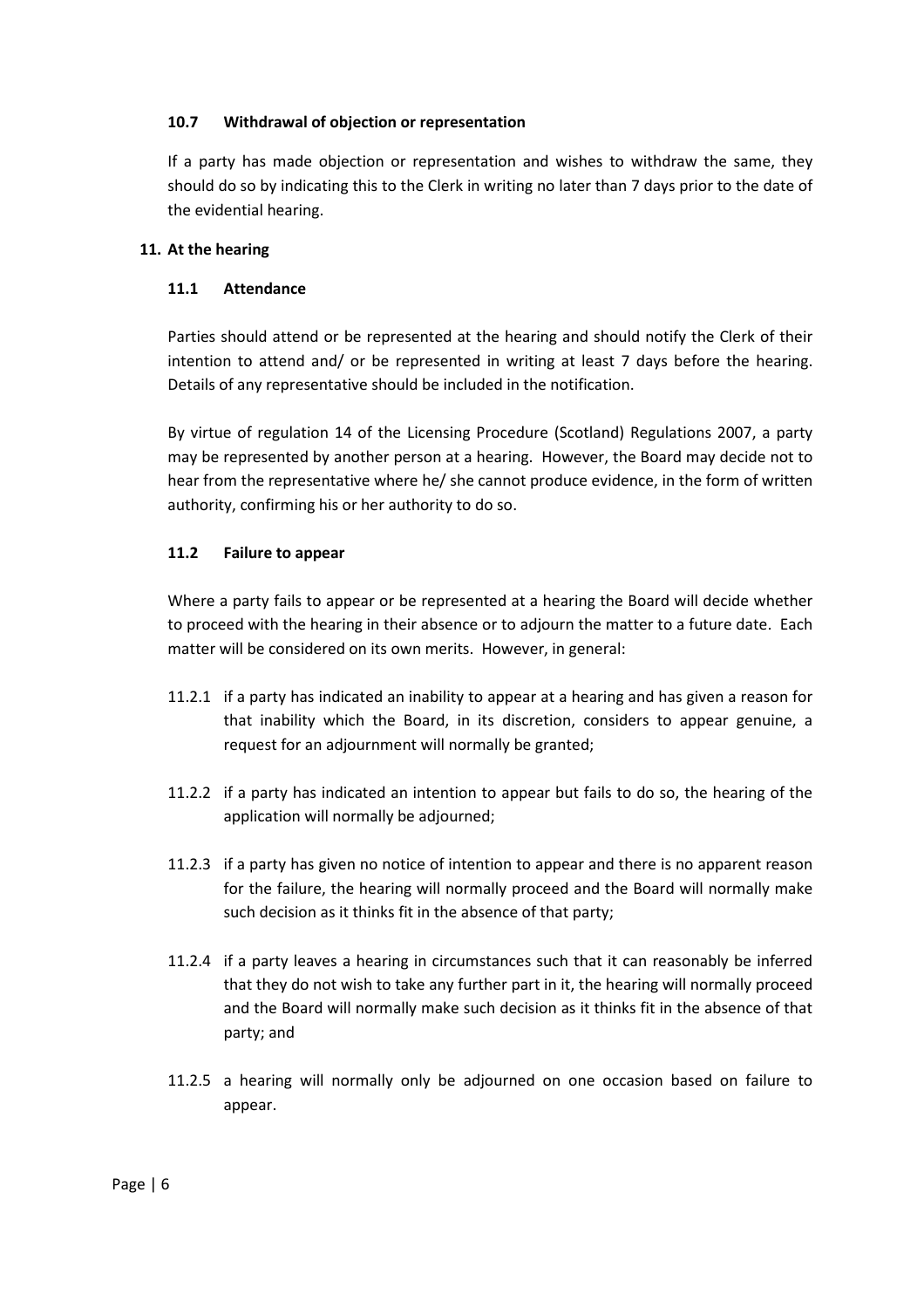Where a hearing proceeds in the absence of any party, the Board will consider the application or any representation or objection made by that party (other than those which the Board, in its discretion, considers to be vexatious or frivolous).

# 11.3 Power to adjourn at any time

The Board may at any time adjourn a hearing to a specified date (whether or not parties are in attendance). The Board may adjourn a hearing for any reason including (but not limited to):

- 11.3.1 to enable the Board and other parties to consider any information or documents produced by any party, either in response to a notice or at the hearing;
- 11.3.2 to enable any party, person representing a party or a witness to attend the hearing;
- 11.3.3 to enable the Board to carry out a site visit;
- 11.3.4 to enable the Board to identify the terms of a call upon a party or person under rule 10.6 and to make that call and/or to enable a party to respond to any such call made during the course of the hearing; or
- 11.3.5 where necessary in the interests of justice in general.

# 12. Conduct of hearings

# 12.1 Hearings to be in public

In accordance with paragraphs 12(2) and (3) of schedule 1 to the 2005 Act, meetings of the Board will be held in public and members of the Board may, before the Board decides any matter, conduct their deliberations on the matter in private.

# 12.2 Spirit in which hearings to be conducted

In general terms, the Board wishes to promote a constructive, positive atmosphere which is most conducive to parties providing the information and documentation they consider will assist the Board in determining the matter concerned. At the beginning of the hearing, the Chair will explain the procedure to be followed in conducting the hearing. All Board decisions will be taken in public. Each party will have the opportunity to address the Board.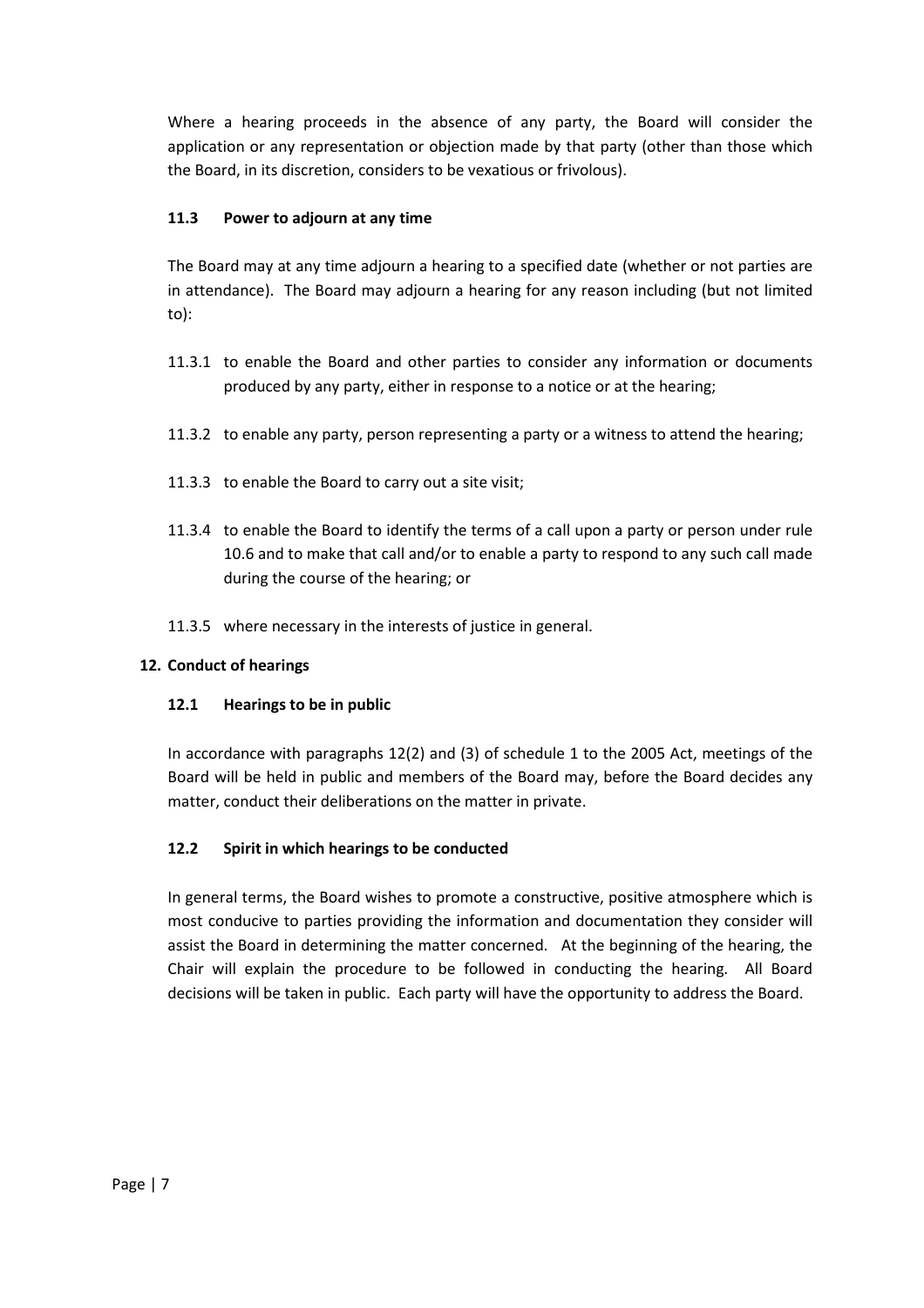### 12.3 Evidence and presenting a case

Parties are responsible for presenting their case and are reminded that the role of the Clerk is to provide legal advice to the Board.

Subject to the foregoing paragraphs, presentation of a case may be through the use of documents or other media, witness evidence and oral or written submissions, or a combination thereof.

The Board wishes to emphasise that it is impossible for the full range of evidential issues which may transpire in a case to be contemplated in advance. The Board, in general terms, will generally apply the following principles where witness evidence before it is led:

- 12.3.1 Cross examination will generally be permitted. Parties are reminded of rule 12.2.
- 12.3.2 Hearsay evidence will generally be treated as admissible. Parties are reminded that the weight to be ascribed to such evidence will be a matter for the Board's discretion and will depend upon the particular facts and circumstances of the case, whether the evidence is accepted or contested.
- 12.3.3 No new lines of argument or evidence should be introduced when a party is summing up.

### 12.4 Exclusion of disruptive persons

Where a person is behaving in a disruptive manner the Board may:

- 12.4.1 require that person to leave the hearing and not to return; or
- 12.4.2 permit that person to remain or return only on such conditions as the Board may specify.
- Where a person is required to leave the hearing under rule 12.4.1 the Board shall:
- 12.4.3 permit that person to submit in writing, before the end of the hearing, any information which he or she would have been entitled to give orally had he or she not been required to leave; and
- 12.4.4 take into account that information in determining the matter concerned.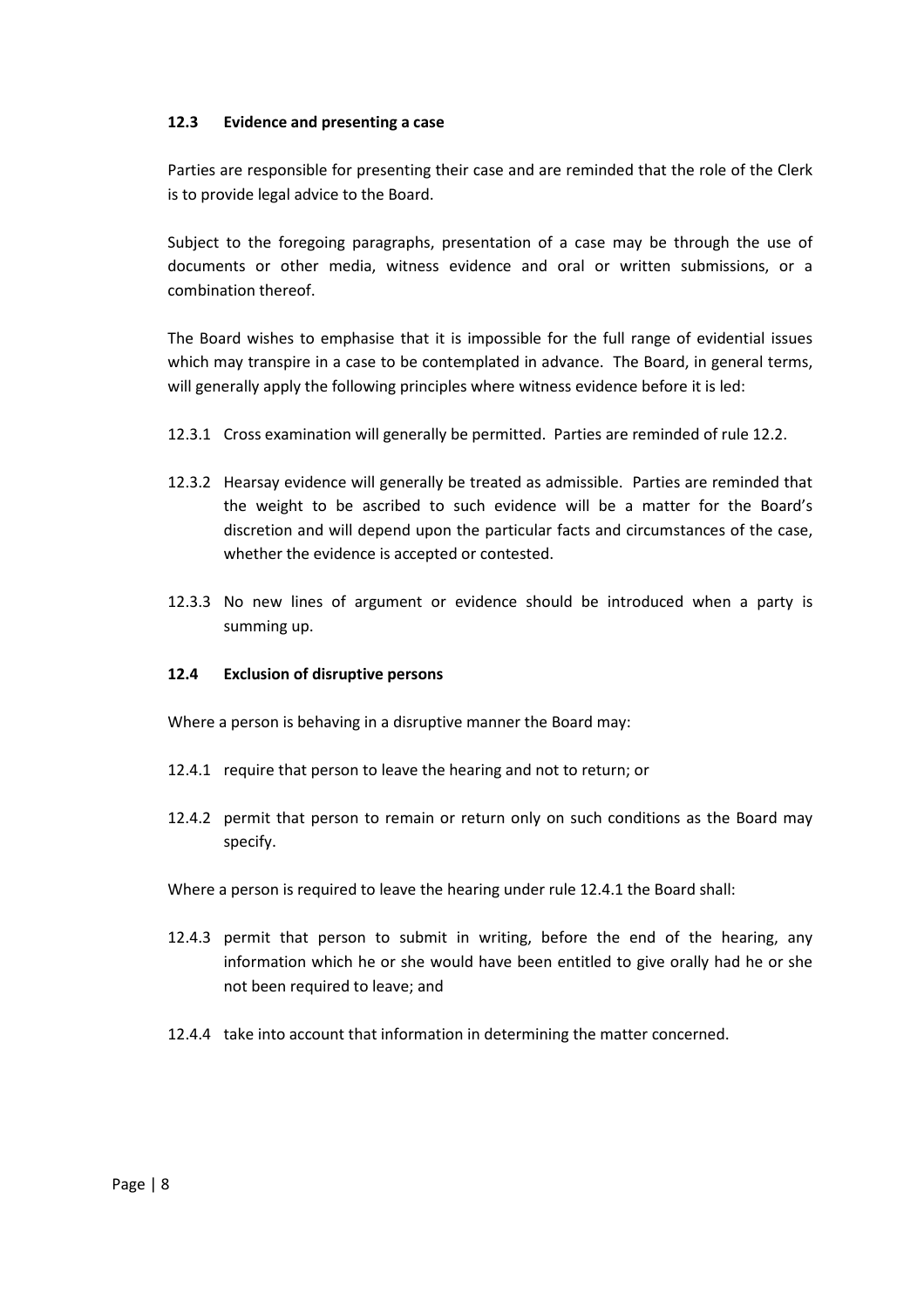### 13. Closure orders

The Board recognises that certain provisions of the 2005 Act can give rise to applications of an urgent nature in relation to public safety. The Board also recognises that it may not be possible to follow the same monthly timetable for Board meetings, and procedures and timescales applicable to other areas of Board business, in such cases. Given the potential for such applications to fall outwith the regular scope of Board business, the Board emphasises that it is imperative that the Clerk is given advance notice of the intended making of the application as early as possible, in order that appropriate arrangements can be made for determination of the application concerned.

### 14. Irregularity

The Board may disregard any irregularity resulting from a failure to comply with these rules, or with a procedure otherwise determined by the Board, where that irregularity comes to the Board's attention prior to its decision regarding the matter concerned.

#### 15. Waiver or variation of certain rules

The Board may from time to time dispense with any requirements of these rules, where it appears to the Board to be fair and reasonable to do so. The Board may extend or, with the consent of parties, reduce the time for doing anything under these rules.

These rules are subject to such orders or regulations under the 2005 Act as the Scottish Ministers may make.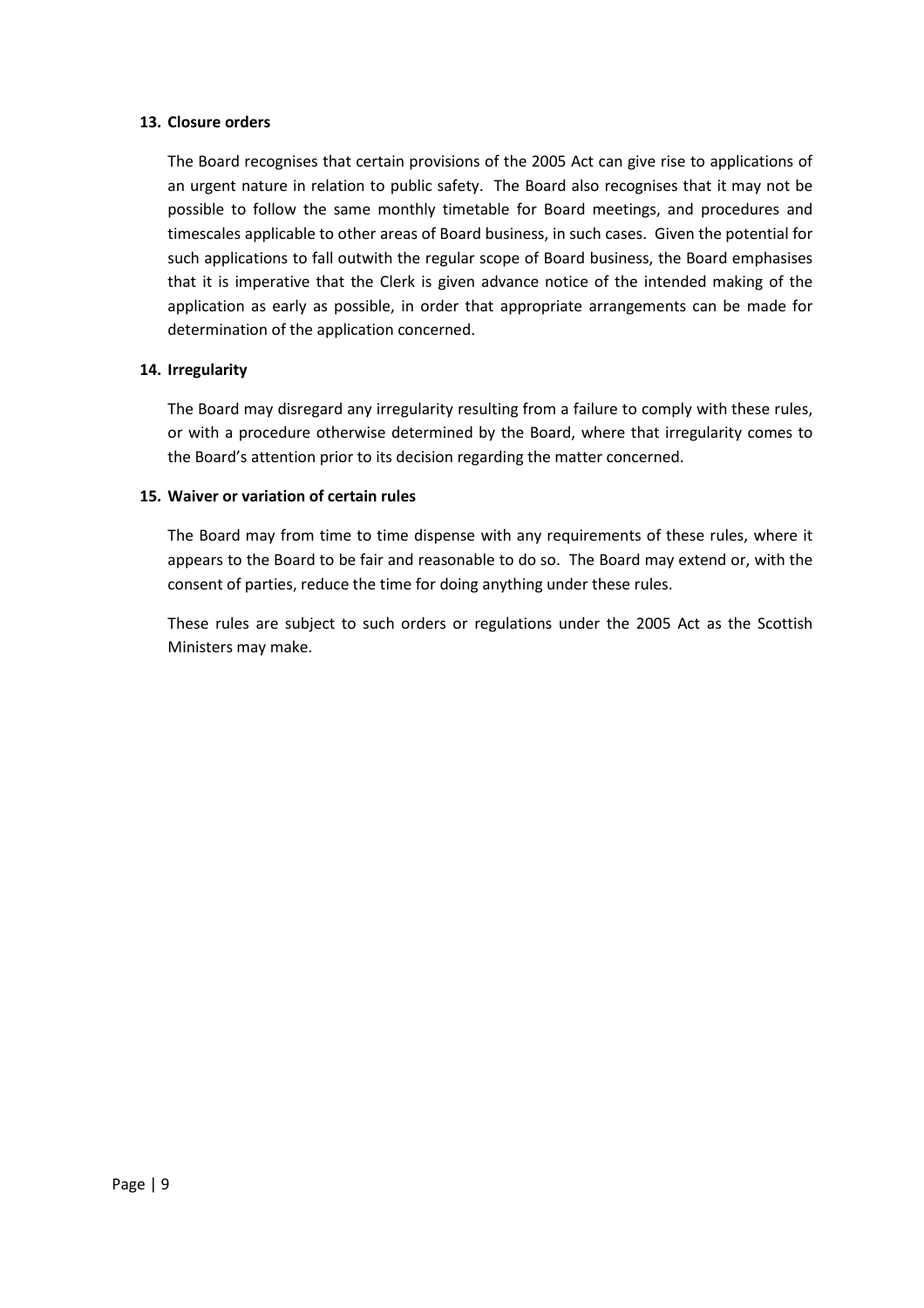# Appendix 1

The table below lists the relevant sections of the 2005 Act, whether the Board must or may hold a hearing, and the time limit for doing so prescribed under the Licensing (Procedure) (Scotland) Regulations 2007:

| <b>Premises Licences</b> |                                                                                                                                                                                            |                                                                                                                             |                                                                           |
|--------------------------|--------------------------------------------------------------------------------------------------------------------------------------------------------------------------------------------|-----------------------------------------------------------------------------------------------------------------------------|---------------------------------------------------------------------------|
| Section                  | Type of application                                                                                                                                                                        | Hearing                                                                                                                     | Time limit                                                                |
| Section 23(2)            | for<br>Application<br>premises licence or<br>provisional premises<br>licence (note: does<br>include<br>not<br>application<br>for<br>confirmation<br>of<br>provisional premises<br>licence) | Must hold a hearing<br>for the purpose of<br>considering<br>and<br>determining<br>the<br>application                        | 119 days after the<br>last day on which<br>objections can<br>be<br>lodged |
| Section 30(3)            | Application<br>for<br>variation                                                                                                                                                            | Must hold a hearing<br>for the purpose of<br>considering<br>and<br>determining<br>the<br>application                        | 119 days after the<br>last day on which<br>objections can<br>be<br>lodged |
| Section 33(9)            | Application<br>for<br>licence<br>where<br>notice<br>relevant<br>received from chief<br>constable                                                                                           | Must hold a hearing<br>transfer of premises   for the purpose of<br>considering<br>and<br>determining<br>the<br>application | 42 days after date of<br>receipt of notice                                |
| Section 34(4)            | <b>Example 1</b><br>Application<br>transfer of premises<br>by<br>licence<br>person<br>other than<br>licence<br>holder<br>where<br>relevant<br>notice<br>received from chief<br>constable   | Must hold a hearing<br>for the purpose of<br>considering<br>and<br>determining<br>the<br>application                        | 42 days after date of<br>receipt of notice                                |
| Section 38(1)            | Review of premises<br>following<br>licence<br>making of premises<br>licence<br>review                                                                                                      | Must hold a hearing<br>for the purpose of<br>considering<br>and<br>determining<br>the                                       | 42 days after date<br>when proposal made<br>application<br>or<br>received |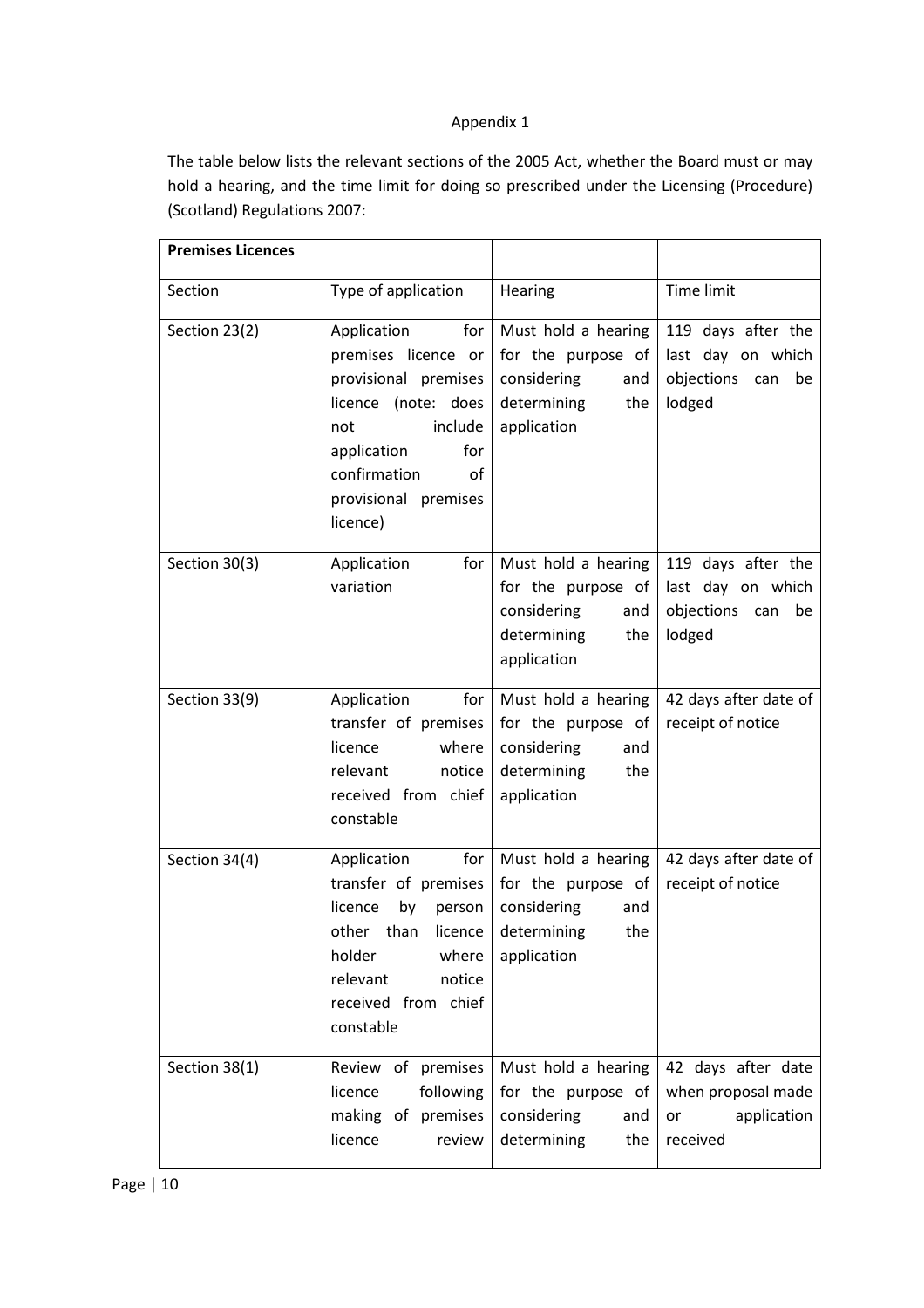|                          | proposal or receipt of<br>premises<br>licence<br>review application                                                                                                | proposal<br>or<br>application unless, in<br>of<br>the<br>case<br>an<br>application,<br>the<br>application has been<br>rejected<br>under<br>section 36(6) |                                                                          |
|--------------------------|--------------------------------------------------------------------------------------------------------------------------------------------------------------------|----------------------------------------------------------------------------------------------------------------------------------------------------------|--------------------------------------------------------------------------|
| Section 59(4)            | Application<br>for<br>occasional<br>licence<br>where report from a<br>Licensing Standards<br>Officer or notice of<br>objection<br>or<br>representation<br>received | May hold a hearing<br>for<br>purposes<br>οf<br>determining<br>application                                                                                | 42 days after date of<br>receipt<br>οf<br>application                    |
| Section 70(2)            | Application<br>for<br>extended hours                                                                                                                               | May hold a hearing<br>for<br>оf<br>purposes<br>determining<br>application                                                                                | 42 days after date of<br>receipt<br>οf<br>application                    |
| <b>Personal Licences</b> |                                                                                                                                                                    |                                                                                                                                                          |                                                                          |
| Section 74(5)            | Application<br>for<br>personal<br>licence<br>where relevant notice<br>received from chief<br>constable                                                             | Must hold a hearing<br>for the purpose of<br>considering<br>and<br>determining<br>the<br>application                                                     | 42 days after date of<br>receipt<br>of<br>notice<br>from chief constable |
| Section 74(5A)           | for<br>Application<br>personal<br>licence<br>where relevant notice<br>received from chief<br>constable                                                             | May hold a hearing<br>for the purpose of<br>considering<br>and<br>determining<br>the<br>application                                                      | 42 days after date of<br>receipt<br>of<br>notice<br>from chief constable |
| Section 75(8)            | Application<br>for<br>personal<br>licence<br>where relevant notice<br>received<br>from<br>applicant and from<br>chief constable                                    | Sections 74(5) and<br>74(5)(A) above apply                                                                                                               | 42 days after date of<br>of<br>receipt<br>notice<br>from chief constable |
| Section 83(7)            | Receipt of notice of                                                                                                                                               | Must hold a hearing                                                                                                                                      | 42 days after date of                                                    |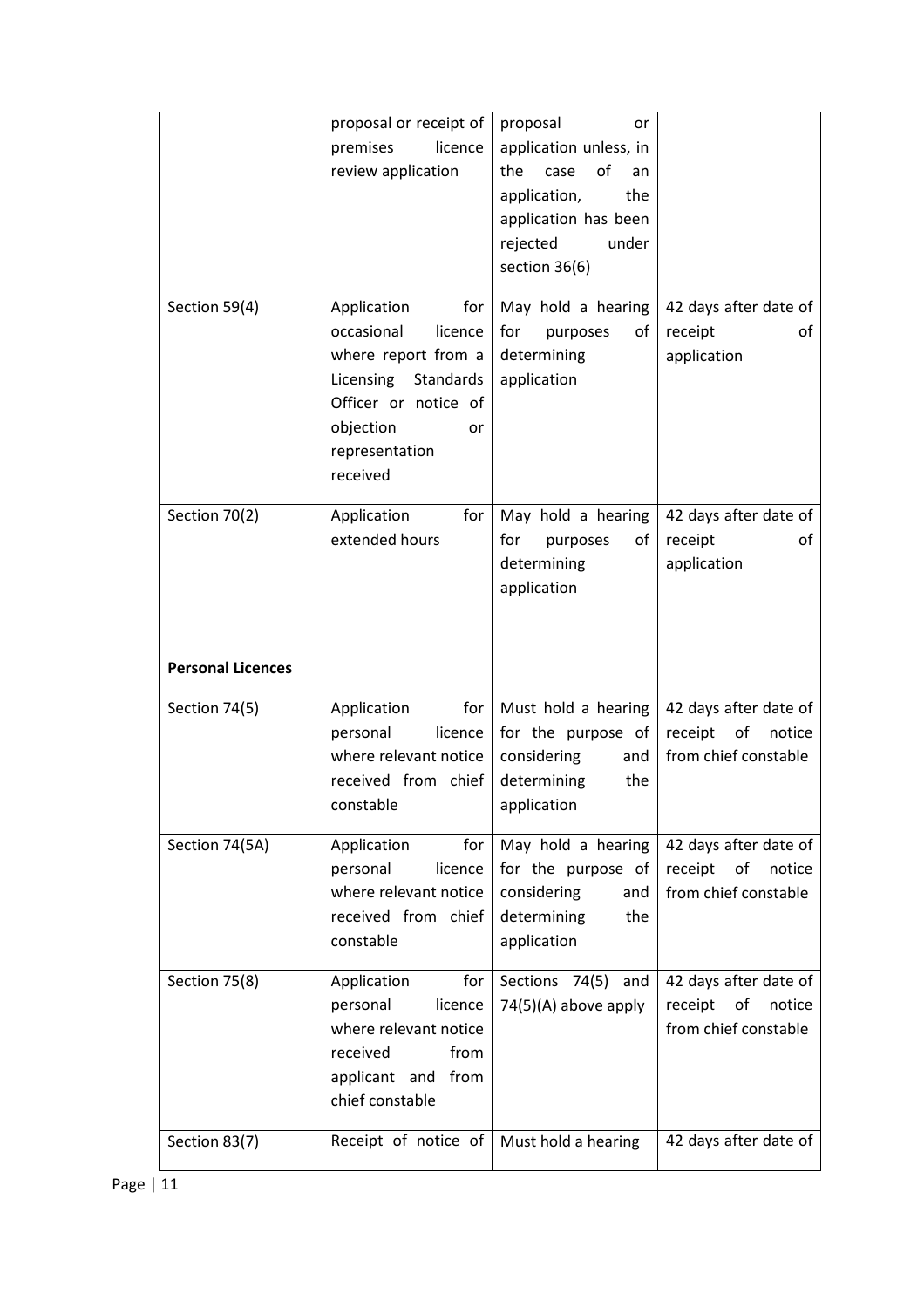|                                | conviction relating to<br>personal<br>licence<br>holder or becoming<br>aware that personal<br>licence holder was,<br>during<br>application<br>period, convicted of<br>relevant or foreign<br>offence, and receipt<br>relevant<br>notice<br>of<br>from chief constable |                                                                                                                                                                                   | of<br>notice<br>receipt<br>under<br>section<br>83(4)(b) |
|--------------------------------|-----------------------------------------------------------------------------------------------------------------------------------------------------------------------------------------------------------------------------------------------------------------------|-----------------------------------------------------------------------------------------------------------------------------------------------------------------------------------|---------------------------------------------------------|
| Section 84(5)                  | Finding that personal<br>licence holder while<br>working in licensed<br>premises in respect<br>of which premises<br>licence<br>subject<br>to<br>review hearing was<br>issued, acted in a<br>manner inconsistent<br>any of the<br>with<br>licensing objectives         | Must hold a hearing<br>if<br>the<br>personal<br>holder<br>licence<br>concerned is, at the<br>time of the finding,<br>working in licensed<br>premises<br>in<br>the<br>Board's area | N/A                                                     |
| Section 84A(2)                 | Report from<br>chief<br>constable<br>who<br>considers<br>that<br>licence<br>personal<br>holder has acted in a<br>manner which is<br>inconsistent with any<br>the<br>οf<br>licensing<br>objectives                                                                     | Must hold a hearing                                                                                                                                                               | N/A                                                     |
| Section 86 (1)                 | endorsements on<br>3.<br>personal licence                                                                                                                                                                                                                             | Must hold a hearing                                                                                                                                                               | N/A                                                     |
| <b>Occasional</b><br>Licences* |                                                                                                                                                                                                                                                                       |                                                                                                                                                                                   |                                                         |
| Section 59(4)                  | Application<br>for<br>occasional<br>licence<br>where relevant notice<br>from chief constable,<br>report from licensing                                                                                                                                                | May hold a hearing<br>for the purposes of<br>determining whether<br>any of the grounds<br>for refusal applies                                                                     | 42 days after date of<br>receipt<br>οf<br>application   |